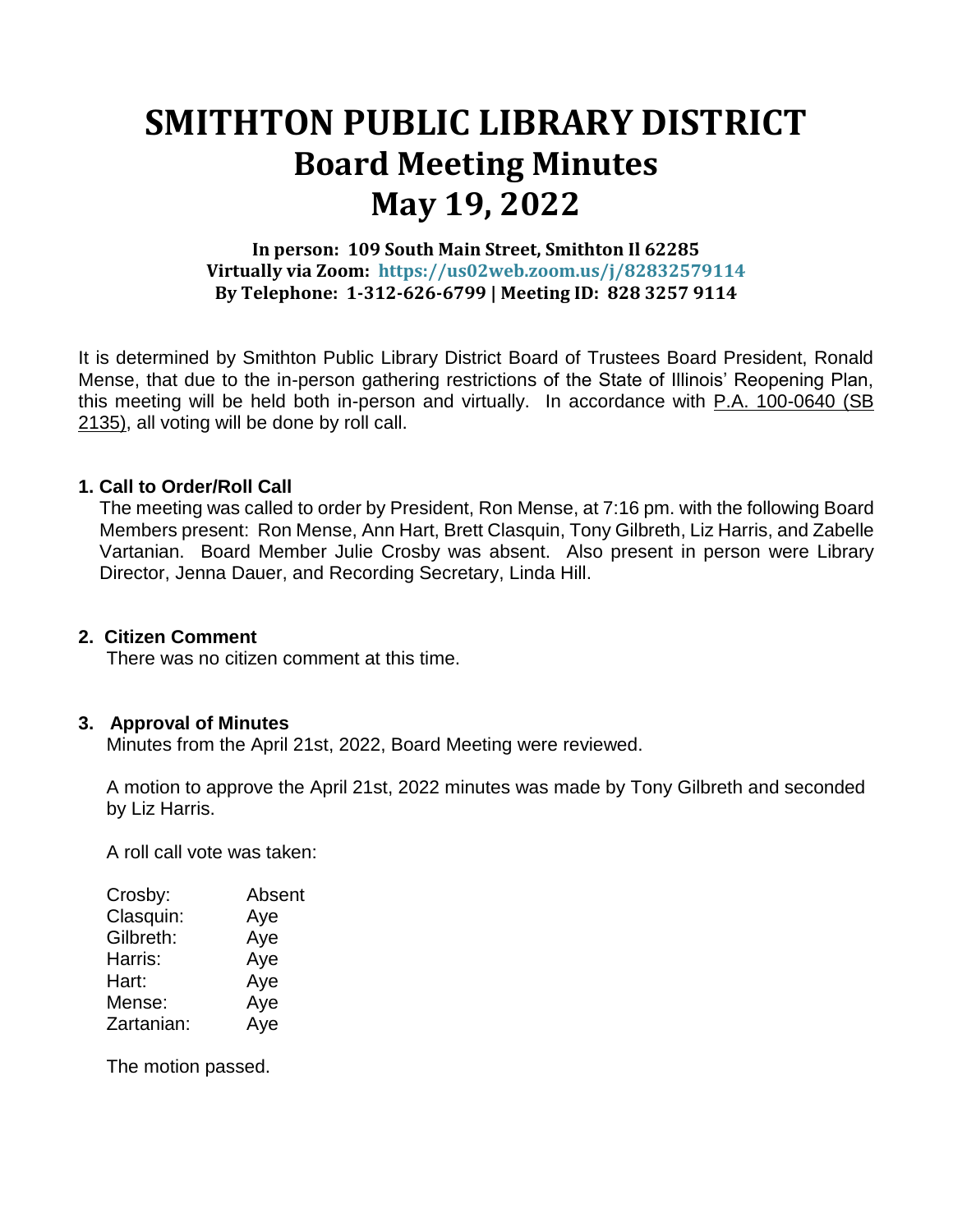#### **4. Communications**

A thank you note was received from the Doris Holdener Family for a plant sent to her funeral (mother of Board Member Ann Hart). First National Bank sent a May Insights newsletter. There was notice of House Bill 5283, which will affect libraries in Illinois. The SB 3497 Fee Waiver for Nonresident Minors has been signed.

### **5. Treasurer's Report/Approval of bills**

The April Treasurer's Report was reviewed. The check registry to date was also reviewed.

A motion to approve the Treasurer's Report and check registry was made by Ann Hart and seconded by Tony Gilbreth.

A roll call vote was taken:

| Crosby:    | Absent |
|------------|--------|
| Clasquin:  | Aye    |
| Gilbreth:  | Aye    |
| Harris:    | Aye    |
| Hart:      | Aye    |
| Mense:     | Aye    |
| Zartanian: | Aye    |
|            |        |

The motion passed.

#### **6. Librarian's Report**

The Director reviewed upcoming events, including the Summer Reading Program. Library Statistics were reviewed. Subscription to HRSource Human Resources Group services was discussed. The Director asked the Board Members to submit ideas for new programming at the Library.

A motion to approve the Librarian's Report was made by Zabelle Vartanian and seconded by Brett Clasquin

A roll call vote was taken:

| Absent |
|--------|
| Aye    |
| Aye    |
| Aye    |
| Aye    |
| Aye    |
| Aye    |
|        |

The motion passed.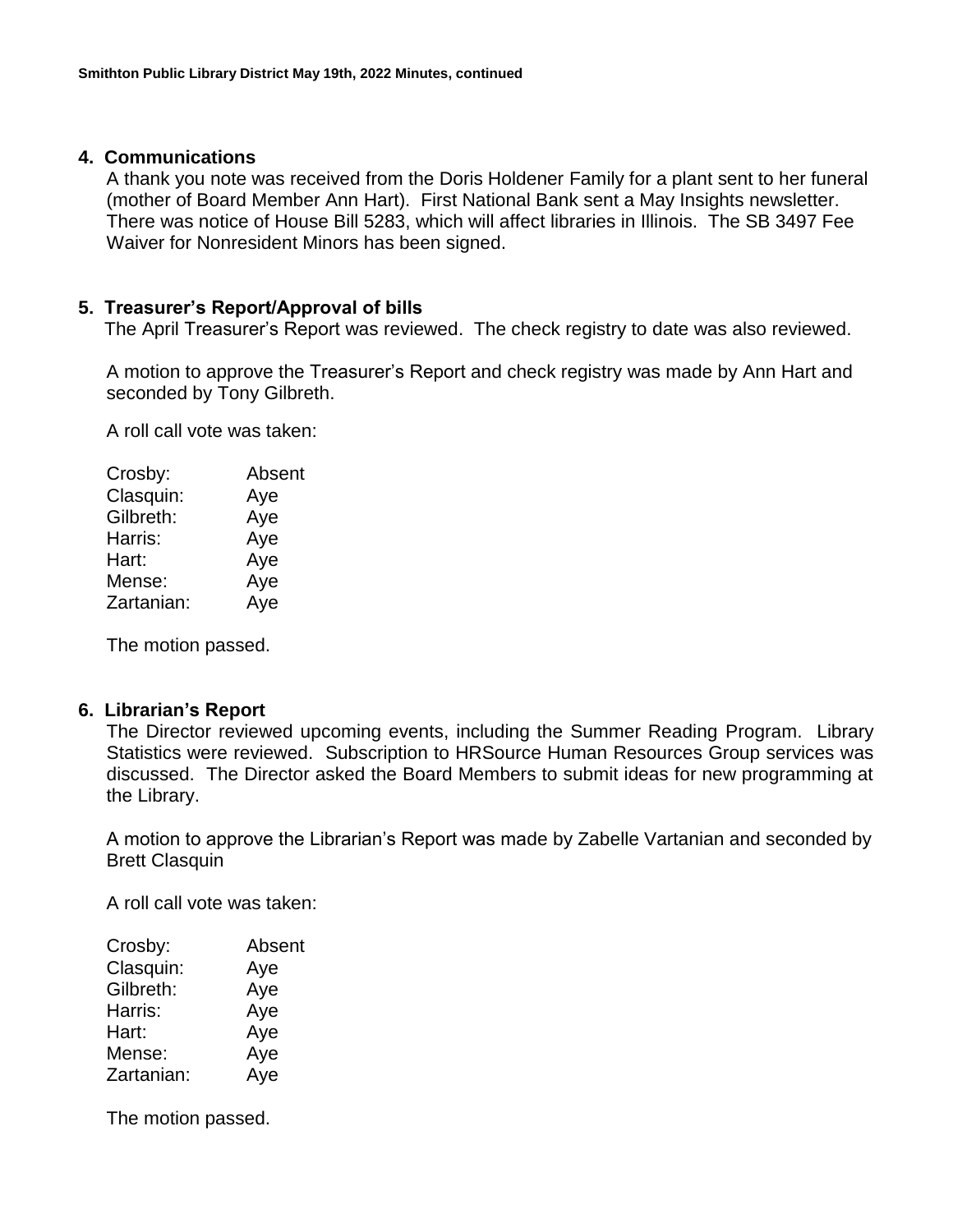**Smithton Public Library District May 19th, 2022 Minutes, continued**

## **7. Old Business**

7.1 Recognition of Board Members' Long-time Service Display / DISCUSSION & APPROVAL

A motion to purchase the black display option (\$74.75) was made by Tony Gilbreth and seconded by Liz Harris.

A roll call vote was taken:

| Crosby:    | Absent |
|------------|--------|
| Clasquin:  | Aye    |
| Gilbreth:  | Aye    |
| Harris:    | Aye    |
| Hart:      | Aye    |
| Mense:     | Aye    |
| Zartanian: | Aye    |
|            |        |

The motion passed.

7.2 Other

There was no other Old Business at this time.

#### **8. New Business**

8.1 Personnel Committee Report (Official Minutes will be approved at June\* 2022 meeting) / **DISCUSSION** 

The Personnel Committee reported its recommendations on salary/hourly rate increases for FY2023.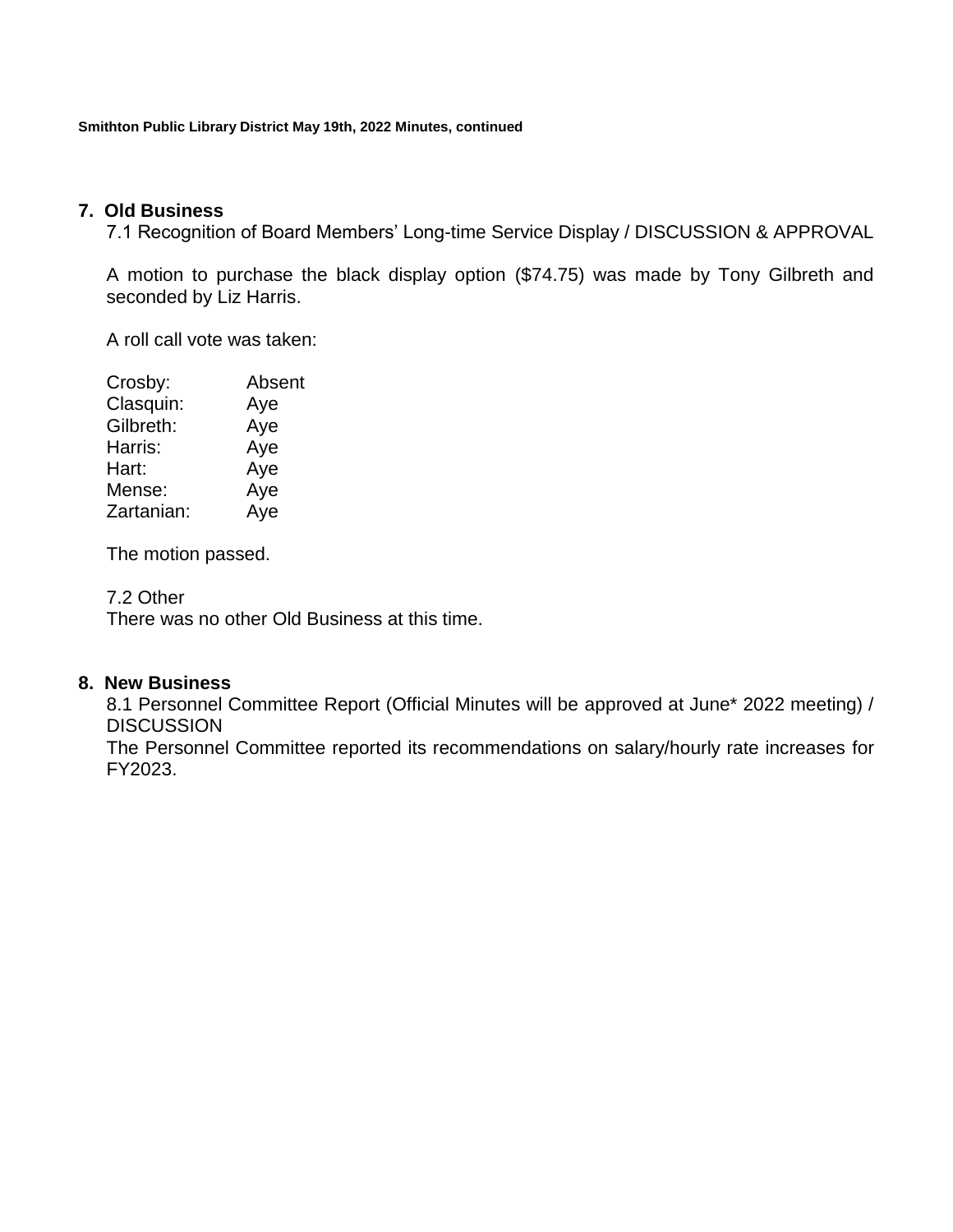8.2 Officer Elections & Committee Assignments for FY2023 / DISCUSSION & APPROVAL The following is the proposed slate of Officers and Committee Members for FY2023:

| <b>Board President:</b> | Ron Mense             |
|-------------------------|-----------------------|
| <b>Vice President:</b>  | <b>Brett Clasquin</b> |
| Secretary:              | <b>Tony Gilbreth</b>  |
| Treasurer:              | Ann Hart              |

Ron Mense **Ron Mense** Ron Mense Ann Hart Tony Gilbreth Brett Clasquin

Personnel Committee Members **Building Committee Members** 

FOIA Officer: Tony Gilbreth Ethics Officer: Julie Crosby

A motion to maintain the current slate of officers and committee members as listed above, was made by Ann Hart and seconded by Liz Harris.

A roll call vote was taken:

| Crosby:    | Absent |
|------------|--------|
| Clasquin:  | Aye    |
| Gilbreth:  | Aye    |
| Harris:    | Aye    |
| Hart:      | Aye    |
| Mense:     | Aye    |
| Zartanian: | Aye    |

The motion passed.

8.3 Ordinance 22-01: *FY2023 Board Meeting Schedule* / Approval A motion to adopt Ordinance 22-01: *FY2023 Board Meeting Schedule* was made by Brett Clasquin and seconded by Tony Gilbreth.

A roll call vote was taken:

| Crosby:    | Absent |
|------------|--------|
| Clasquin:  | Aye    |
| Gilbreth:  | Aye    |
| Harris:    | Aye    |
| Hart:      | Aye    |
| Mense:     | Aye    |
| Zartanian: | Aye    |

The motion passed.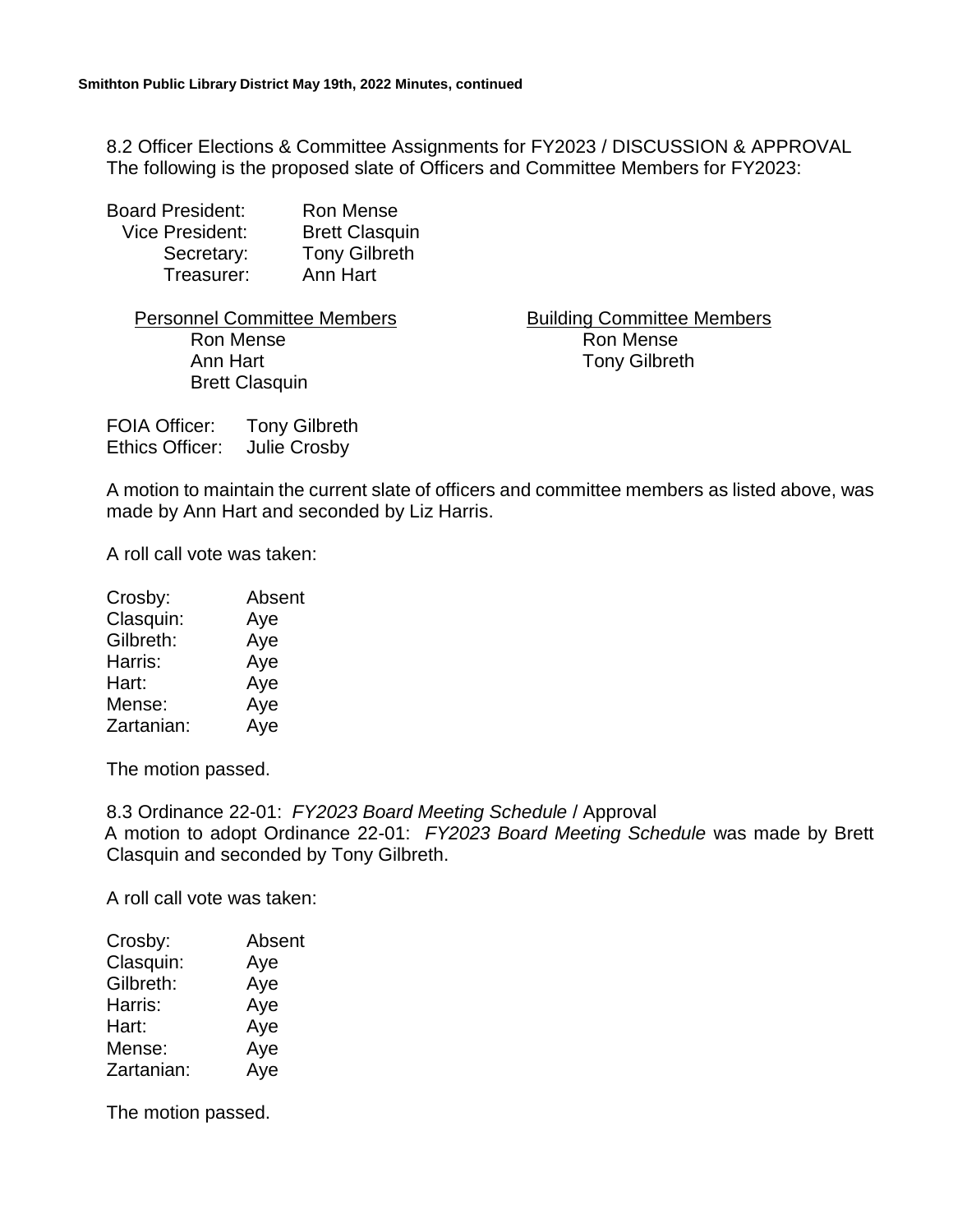8.4 Draft FY2023 Budget Presentation / REVIEW The Board reviewed the Draft Budget for FY2023.

8.5 Creation of Teen Liaison Advisor for SPLD Board / DISCUSSION & APPROVAL The Board discussed the creation of a position for a Library teen liaison and how that position would function.

A motion to create a Teen Liaison position on the Smithton Public Library District Board was made by Liz Harris and seconded by Ann Hart.

A roll call vote was taken:

| Crosby:    | Absent |
|------------|--------|
| Clasquin:  | Aye    |
| Gilbreth:  | Aye    |
| Harris:    | Aye    |
| Hart:      | Aye    |
| Mense:     | Aye    |
| Zartanian: | Aye    |

The motion passed.

8.6 SPLD Board of Trustees Bylaw Addition: Teen Liaison Advisor Description (To be voted on at a future meeting) / DISCUSSION & APPROVAL

The Board discussed the implications of changes of policy, bylaws, etc., for the creation of the Liaison position.

#### **9. Board Concerns**

9.1 There were no Board Concerns at this time

#### **10. Announcements**

The next Board Meeting will be on Thursday, June 16th, 2022, at 7 pm.